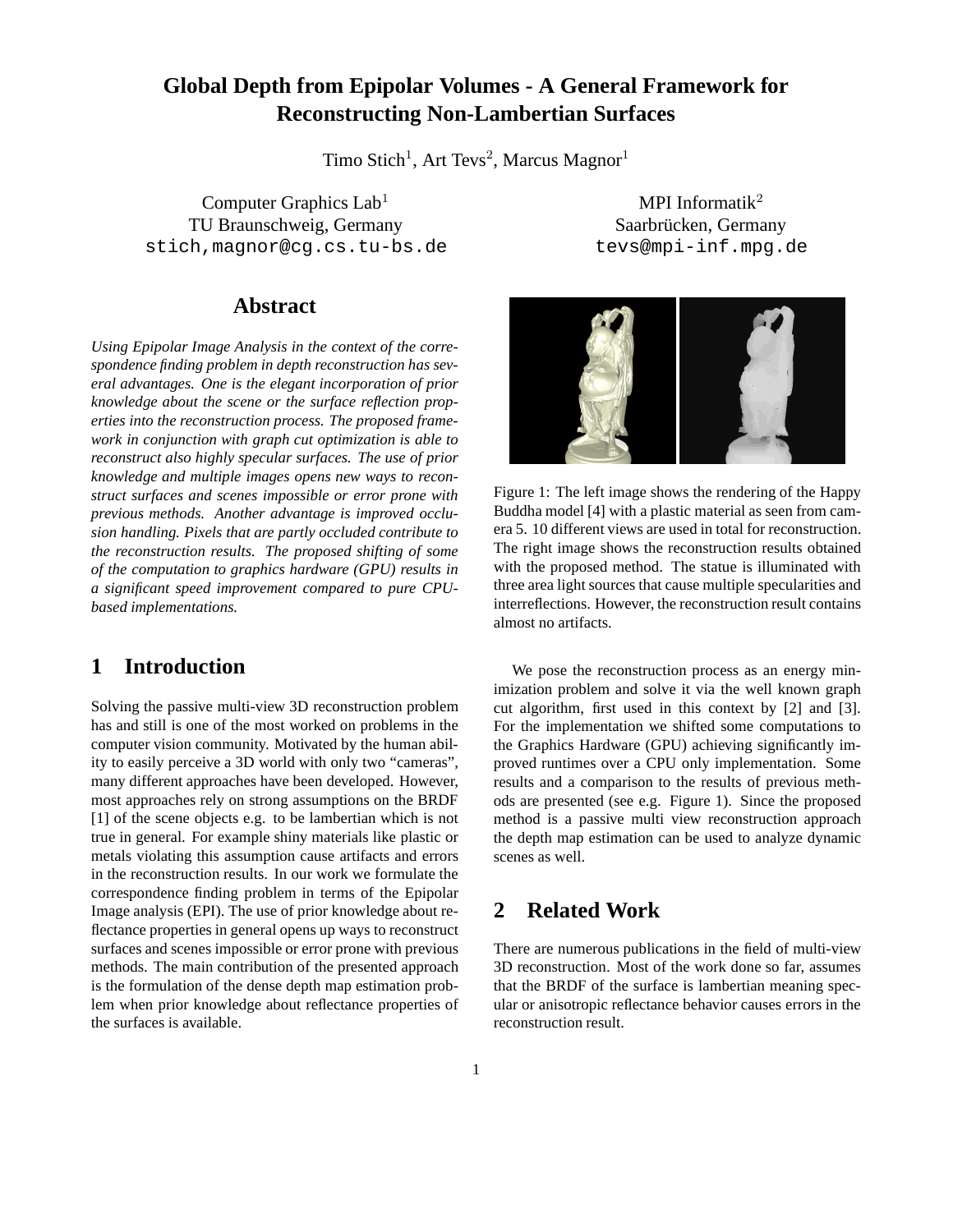Like some of the works presented before, we also use graph cut optimization to find a dense depth map estimation. Applying graph cuts to solve the correspondence finding problem for multiple views handling occlusion was first proposed in [3]. The data term used in this work is however based on the color constancy principle, which becomes problematic for non-lambertian surfaces. Occlusion is also only considered between neighboring images and is implemented as a check that prevents estimating the depth of partly occluded pixels. In our approach we implemented occlusion handling directly in the data energy term. Being less conservative, our proposed occlusion handling finds results for partially occluded pixels. Another related work using graph cuts was presented in [5]. It is an extension of the multi-view graph cut algorithm to include the detection of background into the reconstruction process. However, handling of specular surfaces is not covered.

Another work applying the graph cut algorithm in this field was presented by Davis et al. [6]. They achieve good depth estimations of nearly arbitrary BRDF surfaces using controlled variation of the scene illumination assuming light transport constancy. However, the depth map estimation only works for static scenes, since multiple images with different lighting are needed. Another approach to handle specularities is to remove specular pixels from the reconstruction process [7, 8] or to handle outliers and occlusions via hidden variables in the reconstruction process [9].

Other approaches for multi-view 3D reconstruction work by finding the scene geometry rather than computing depth maps. A prominent example is the Space Carving approach [11]. Here the space is discretized into voxels which are then sequentially tested for color constancy. There are also numerous extensions to this approach e.g. [12, 13]. The first work uses priors to improve the results and the second deals with specular highlights and textureless regions. Lately, a new approach using Surfels to both reconstruct the surface of an object and view independent reflectance maps [14] was introduced. Surfels are also used in [10]. The authors propose a voting approach to estimate the parameters of the Phong BRDF model to account for the reflection properties of the surface. The discretization of the resulting geometry however introduces additional artifacts into the model based results. A different approach for computing the underlying model for lambertian plus specular surfaces is the method published in [15]. Here the reconstruction for nonlambertian surfaces is achieved via a rank constraint on the radiance tensor.

Our algorithm uses EPI analysis, specifically Epipolar Volumes built from a multi camera setup to perform depth estimation. This has first been introduced in the context of structure from motion by [16]. Recent work by [17] expanded the approach to handle occlusions and specularities. However, their approach does not estimate the depth of



Figure 2: Cut through the Epipolar Volume V created from the set of rectified images I. The images are stacked so that the xy-plane at  $c = i$  is defined by image  $I_i$ , with  $i \in$  $\{1 \dots N\}.$ 

specular pixels but tries to handle them as invalid outliers.

## **3 Problem Statement**

Given an *Epipolar Volume* constructed from rectified camera images of a scene (e.g. Figure 2), we reconstruct depth maps incorporating any knowledge available about the reflectance properties of objects found in the scene and assumed piecewise smooth surfaces. Rectified meaning that scanlines of the images correspond to epipolar lines of the multi camera recording setup . This problem can be posed as a minimization of an energy functional on lines defined in the Epipolar Volume and a neighborhood regularization. In a second step we show how to add occlusion handling as a straight forward extension of the proposed algorithm.

Assume  $N$  rectified images **I** of a scene taken simultaneously from N different viewpoints on the same baseline. Intuitively speaking, from the image set  $I$  we can then create an epipolar volume  $V$  as shown in Figure 2 by defining a new 3D space using the image coordinates  $x, y$  and the camera position  $c$  on the baseline as the third dimension. Given a point  $P$  in the scene, this point is then found on a line  $l_P$  in V. The important observation is that the slope  $\lambda_p$  of  $l_P$  is inversely proportional to the depth of P. Thus if  $\lambda = 0$ ,  $P_z = \infty$ . Note that  $\lambda$  is equivalent to *disparity* in the special case of  $N = 2$ .

The color values on  $l_P$  are defined by the BRDF of  $P$ ,  $f_r(\theta_i, \phi_i, \theta_r, \phi_r)$ . Thus we get

$$
l_P(i) = f_r(\theta_i(i), \phi_i(i), \theta_r(i), \phi_r(i)) \ \forall i \in \{1 \dots N\} \quad (1)
$$

For the line  $l_P$  describing P in the Epipolar Volume the following assumptions hold. The lighting setup for the scene,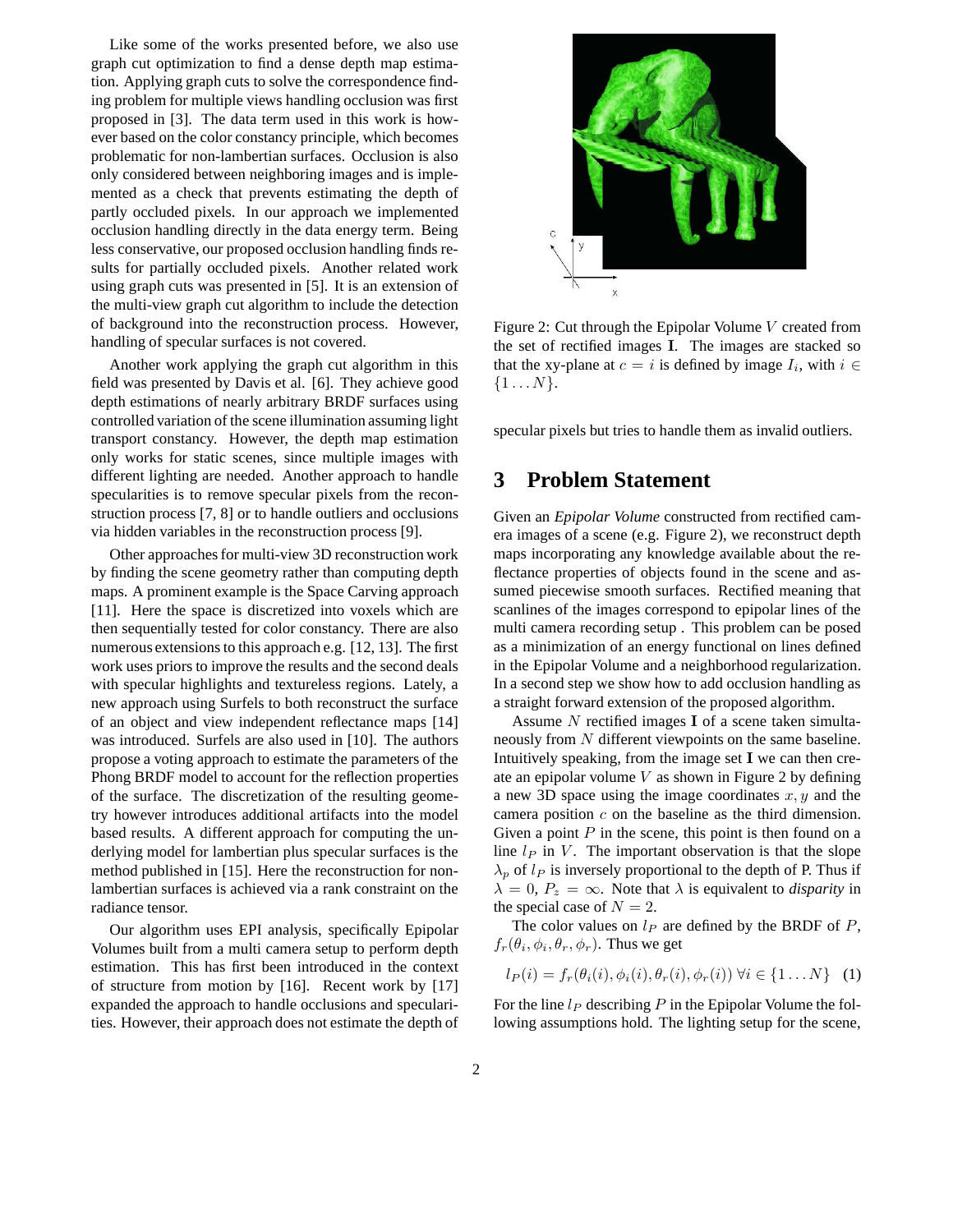the local coordinate system for each P and the associated BRDF are constant. Thus the variations in the color values for the observations of  $P$  are dependant on the viewing directions only. Applying assumptions or prior knowledge about this variations to build a vector  $\hat{f}_r$  then allows to pose the problem of estimating the depth of  $P$  as minimizing an energy functional of the form

$$
E(p,\lambda) = d(l_P, \hat{f}_r) \tag{2}
$$

where  $d(\cdot, \cdot)$  is a distance measure between two vectors. Finding  $\lambda_P^*$  is achieved by solving

$$
\lambda_P^* = \arg\min_{\lambda} E(p, \lambda)
$$
 (3)

The dense depth map for a given image is then built by solving Equation 3 for each pixel in the image under some neighborhood regularization constraints. In particular we use the assumption that the BRDF varies smoothly at  $\lambda_P^*$  to reconstruct also non-lambertian surfaces.

### **4 Epipolar Volumes**

For a scene at time  $t$ , the radiance observed at point  $x$  from a given direction  $r$  is described by the Plenoptic function [18]  $O(x, r)$ ;  $O : \mathbb{R}^3 \times \mathbb{S}^2 \rightarrow \mathbb{R}^d$  where  $\mathbb{S}^2$  is the unit sphere of directions in  $\mathbb{R}^3$  and  $d = 1$  for intensity or  $d =$ 3 for color images. Assuming the pinhole camera model, an image  $I(c) = O(c, r)$  is thus defined by the Plenoptic function with the camera center c over a subset of  $\mathbb{S}^2$  which is determined by the field of view and the viewing direction v of the camera.

Given camera centers  $c \in l_c$  with

$$
l_c = c_0 + \alpha d \tag{4}
$$

with  $d \perp v$  and without loss of generality  $\alpha \in \mathbb{R}^+$ . We define the Epipolar Volume  $V \in \mathbb{R}^2 \times \mathbb{R}^+$  as

$$
V = I(l_c) = O(l_c, r) \tag{5}
$$

as a subset of P.

Using this definition, images of a scene created from cameras placed on the same baseline  $l_c$  are samples of V at discrete points on the c-axis. Specifically, we define  $l_c$ as the positive c-axis of the Epipolar Volume resulting in a sampled Volume as shown in Figure 2.

As described, all cameras are placed on  $l_c$  and have the same viewing direction  $v$ . The projections of a scene point P vary only in one dimension, which is parallel to  $l_c$  since the images are then rectified by definition [19].

#### **4.1 Depth**

Assume a point  $P \in \mathbb{R}^3$  in the scene visible from all cameras  $c_i$ . Let the points  $p_i \in \mathbb{R}^2$  be the projections of P in  $I(c_i)$ . As introduced before every  $p_i$  corresponds to a direction from  $c_i$  to P. Then the lines defined by  $c_i$  and the direction associated with  $p_i$  intersect in P (see Figure 3).



Figure 3: Triangulation of a point P in the scene. The rays defined by  $p_1$  and  $p_2$  intersect at P. The distance between P and the camera plane defined by v and  $l_c$  is denoted as  $P_z$ 

To explore the distribution of the  $p$  in  $V$  we consider the plane that is formed by  $l_c$  and P. In this plane, the direction p reduces to the angle  $\rho$  and  $P_x$ ,  $P_z > 0$  describe the position of  $P$ . We find

$$
\tan \rho = \frac{P_x - c}{P_z} \tag{6}
$$

for any point c on  $l_c$ . Given two camera centers  $c_1$  and  $c_2$ on  $l_c$  with  $c_1 = c_2 + \delta$ ,  $\delta > 0$  we define

$$
\lambda = \tan \rho_2 - \tan \rho_1 = \frac{\delta}{P_z} \tag{7}
$$

With definition (5) and setting  $\delta = 1$  we conclude that  $c_i$  is the c-axis coordinate in V and thus the p form a line  $l_P$  in V where the slope  $\lambda$  of  $l_P$  is inversely proportional to the distance  $P_z$  between P and the camera base line.

$$
l_P = \lambda (c + P_x) \tag{8}
$$

Conversely, the depth of a point P is defined by  $l_P$  in V. Searching for  $l_P$  in V and computing  $\lambda$  determines the depth of P. In our implementation we exploit this property to pose the correspondence search problem as an energy minimization. Since we use graph cuts to solve the NP-hard problem, we have to discretize the possible depth solutions first. This is done by specifying an upper and lower limit for  $\lambda$  and interpolating in between.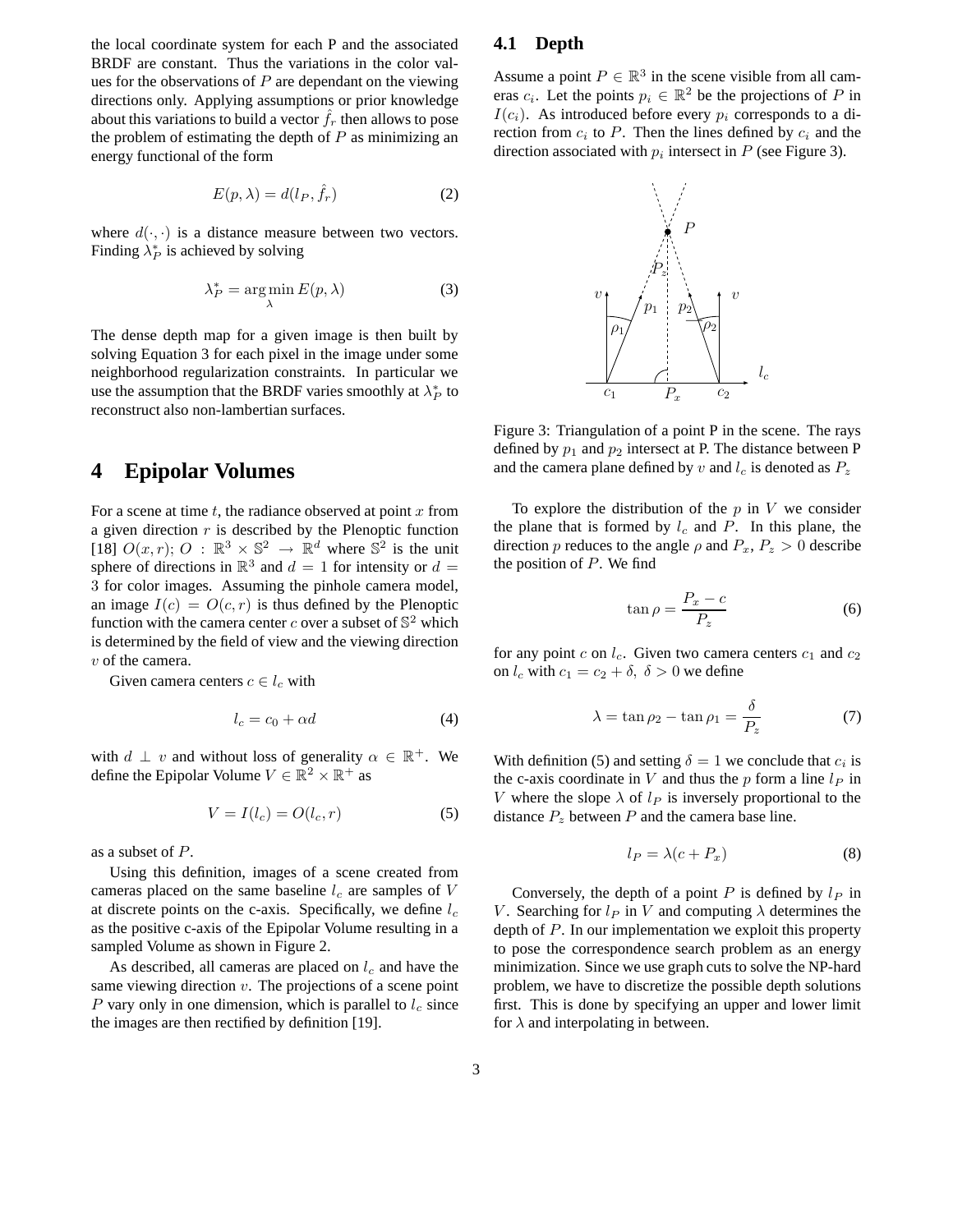

Figure 4: Occlusion in the Epipolar Volume. Since the slope  $\lambda$  is inversely proportional to the depth of a surface point P,  $P_2$  occludes  $P_1$  at the intersecting camera  $c_3$ . Thus when extracting  $l_{p1}$  the according value is invalidated.

#### **4.2 Occlusion**

Pixels that are occluded in some views violate the assumption that P is found on line  $l_P$  in the Epipolar Volume. However, occlusions in Epipolar Volumes have well defined properties. This allows to estimate depth values also for partially occluded pixels. If a point  $P_1$  is occluded by a point  $P_2$  then the following assumptions hold (see Figure 4).

- 1.  $P_2$  has a smaller distance to the camera baseline than  $P_1$
- 2. The corresponding lines  $l_{P_2}$  and  $l_{P_1}$  intersect at the occlusion

From (7) we conclude the criterion  $\lambda_1 < \lambda_2$  can be used for occlusion checking. Let the set of points  $p_{\text{occluded}}$  define the points on  $l_P$  that are occluded as defined above. Then we define

$$
\hat{l}_P = l_P \setminus p_{\text{occluded}} \tag{9}
$$

as the line with occluded pixels removed. The assumption that P is defined by  $l_P$  then also holds in the case of occlusion.

In the reconstruction process we implement occlusion detection in the data term of the energy function. From the current solution, we can check the depth neighborhoods for each pixel in the Epipolar Volume and decide if the pixel is occluded in one or more images. If occluded, the pixel value is invalidated for the occluded images and accordingly handled in the energy computation. Partly occluded pixels are thus considered in depth reconstruction while depth values of pixels visible in one view only are extrapolated from their neighbors.

#### **4.3 BRDF Models**

The main contribution of this work is the way prior knowledge and assumptions about the BRDFs found in the scene are introduced in the reconstruction process. Utilizing prior knowledge significantly improves the quality of the reconstruction result and allows reconstructing surfaces with a wider range of materials than previously possible.

The Epipolar Volume defines a function  $l<sub>P</sub>$ , describing the color value variation dependend on the camera position c. In this section we focus on how these values vary along the  $l_P$ . Generally the values of a point P are defined by its BRDF. The BRDF is itself dependent on the local coordinate system associate with P. For the Epipolar Volume at a given point in time, we find that the local coordinate systems, the BRDF and the lighting setup  $L$  are constant for all  $l_P$ . Thus the values depend only on the different viewing directions  $p_i$ . This leads to the conclusion that the values on  $l_P$  are samples of the BRDF over the viewpoints under a given lighting setup.

In this work we explore the potential of our proposed approach to the calculation of dense depth maps for highly specular and anisotropically reflecting surfaces. We propose the assumption that the BRDF of any point  $P$  varies smoothly in the range of  $l_c$ . This already gives good results for shiny objects made of metals and plastic. There is further no connection on BRDFs of neighboring points which allows for reconstructing objects made of multiple materials. Under this assumption, searching for  $l_P$  can be posed as a energy minimization that measures the unsmoothness of  $l_P$ . Specifically we use the term

$$
D_p = var(\frac{\delta}{\delta c} f(l_P^{\lambda}))
$$
\n(10)

where  $var(\cdot)$  denotes the statistical variance and f is the line in the epipolar volume which is defined by the pixel position and depth label. Results for our GPU/CPU implementation of the described energy function are presented in Section 6.

## **5 Algorithm and Implementation**

To implement the energy minimization we propose a modification of the  $\alpha$ -expansion multi label graph cut method introduced in [2]. In order to use this optimization algorithm the resulting depth values have to be discretized. Let L define the set containing the discrete labels. The cardinality of  $L$  determines the quality of the computed depth image. Thus to improve results a finer discretisation can be used at the cost of additional computation time.

The  $\alpha$ -expansion graph cut algorithm is divided in several steps. First for each depth label a graph is built, encoding both pixel neighborhood smoothness and pixel depth fit. Then in each iteration the minimal cut on the graph is computed using the MAXFLOW algorithm [20].

Specifically, let  $G = (V, E)$  be a graph constructed for the energy minimization problem and  $m$  be the mapping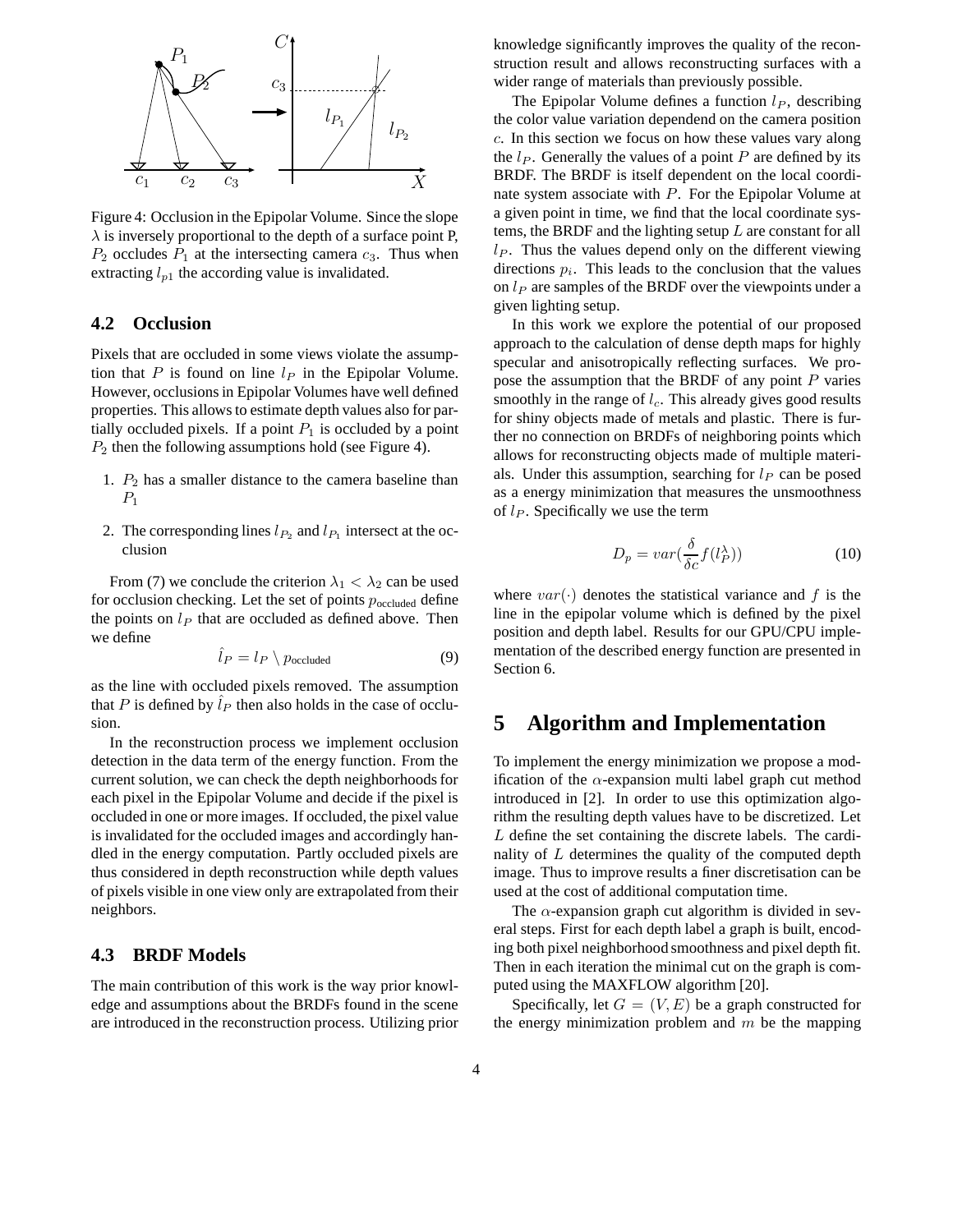which maps pixels to labels. For each label  $\alpha \in L$  compute in each iteration the energy function

$$
\hat{m} = \arg\min E(m') \tag{11}
$$

where  $m'$  is the mapping obtained after the  $\alpha$ -expansion step on a graph  $G$  by using the current labeling function  $m$ . The energy function to minimize has the following form:

$$
E(f) = \sum_{(p,q)\in N} V_{p,q}(m_p, m_q) + \sum_{p\in P} D_p(l_P) \tag{12}
$$

where  $N$  is the set of interacting pairs of pixels. Typically the neighborhood  $N$  is built from adjacent pixels, but it can be arbitrary. D is the data term introduced in Section 4.3. The term V regularizes the neighborhood and is discussed in more detail in Section 5.1.

Looking at  $D$  reveals that it can be computed independently for each pixel. To accelerate it we shifted the computation on the GPU. Modern graphics hardware allows us to reprogram its pipeline so we can use it for our own purpose. The GPU's fragment shader operates in parallel on each pixel and is programmed to compute the  $D_p$ . Since the graph has always got a constant number of edges  $e_p$ with weight  $D_p(l)$ , we can compute these weights on the GPU for all edges  $e_p$ . Utilizing the GPU reduces the runtime to a third in comparison to the time needed for a CPU only implementation (see Table 1).

Table 1: Runtimes of the algorithm executed on Intel Pentium 4 with 2.4GHz 512KB Cache and 2GB RAM. The GPU is a Nvidia GeForce 6800 GT (NV45) graphic chip. The table shows time needed to accomplish one graph cut cycle on the whole image volume of the elephant scene for 16 labels.

| <b>Resolution</b> | $dT$ CPU          | $dT$ GPU         |
|-------------------|-------------------|------------------|
| 128x128x10        | $55$ sec          | $22 \text{ sec}$ |
| 256x256x10        | $217 \text{ sec}$ | $71 \text{ sec}$ |
| 512x512x10        | 749 sec           | $233$ sec        |

#### **5.1 Neighborhood**

Assuming the surface is piecewise smooth makes the optimization algorithm more robust against outliers and finds information in parts of the surface that have little or no texture information. To account for this we introduce a neighboring term based on the Pott's Model as proposed in [2]. Because of complexity reasons, the neighborhood is restricted to each camera view but could be extended to neighboring views as well. For the neighborhood term  $V$ ,

computed for each pair of neighboring pixels  $(p, q) \in N$ , we used the following term

$$
V_{p,q}(m_p, m_q) = \begin{cases} 0 & |m_p - m_q| < d_1 \\ 2K & d_1 \le |m_p - m_q| < d_2 \\ K & \text{else} \end{cases}
$$
 (13)

The constant K determines the strength of the neighborhood regularization. Constants  $d_1, d_2$  control the smoothness of the result and the handling of depth discontinuities.

#### **5.2 Occlusion**

We implement the  $\alpha$ -expansion graph cut algorithm to find the dense depth maps by global energy minimization similar to [2]. The difference in the optimization however is the computation of the data term in the energy function. Unlike previous methods, we do not use a separate term for visibility but handle occlusion directly in the data term. This has the advantage that partly occluded pixels are not omitted from reconstruction. To achieve this, we extend the  $\alpha$ expansion graph cut algorithm in the following way.

- Initialize the reconstruction volume to  $\lambda_{max}$
- Solve the  $\alpha$ -expansion iteration for the ordered labels from  $\lambda_{max}$  to  $\lambda_{min}$  for all cameras. Thus in each step the next depth value is probed for the complete volume.
- In each  $\alpha$  step extract for the current  $\lambda_{\alpha}$  and each p the line  $l_P$
- Invalidate pixels on  $l_P$  with  $\lambda > \lambda_\alpha + M$  to get  $\hat{l}_p$
- Computing  $D_P(\hat{l}_p)$  then readily includes occlusion handling as discussed in Section 4.2

The constant M is introduced for robustness reasons and is set in relation to the cardinality of the labelset L, e.g.  $M = \lceil \log \lambda_{max} \rceil$ . The iteration continues until  $Iter_{max}$ is reached or no change in the energy occurs during a complete  $\alpha$  cycle.

In each iteration we compute the  $\alpha$ -expansion step for all cameras. Since the initial value of each pixel is set to the closest possible position, there is no occlusion culling for pixels in the first M iterations. Under the assumption of decreasing energy as the true disparity is approached (see Figure 5), we conclude most pixels that have reached their lowest possible energy are truly at the corresponding depth in the scene. Thus it is plausible to remove pixels from  $l_P$  that have higher label values during the reconstruction process to form the  $l_P$ . Although there are pixels violating this assumption, later iterations are probable to resolve the errors introduced.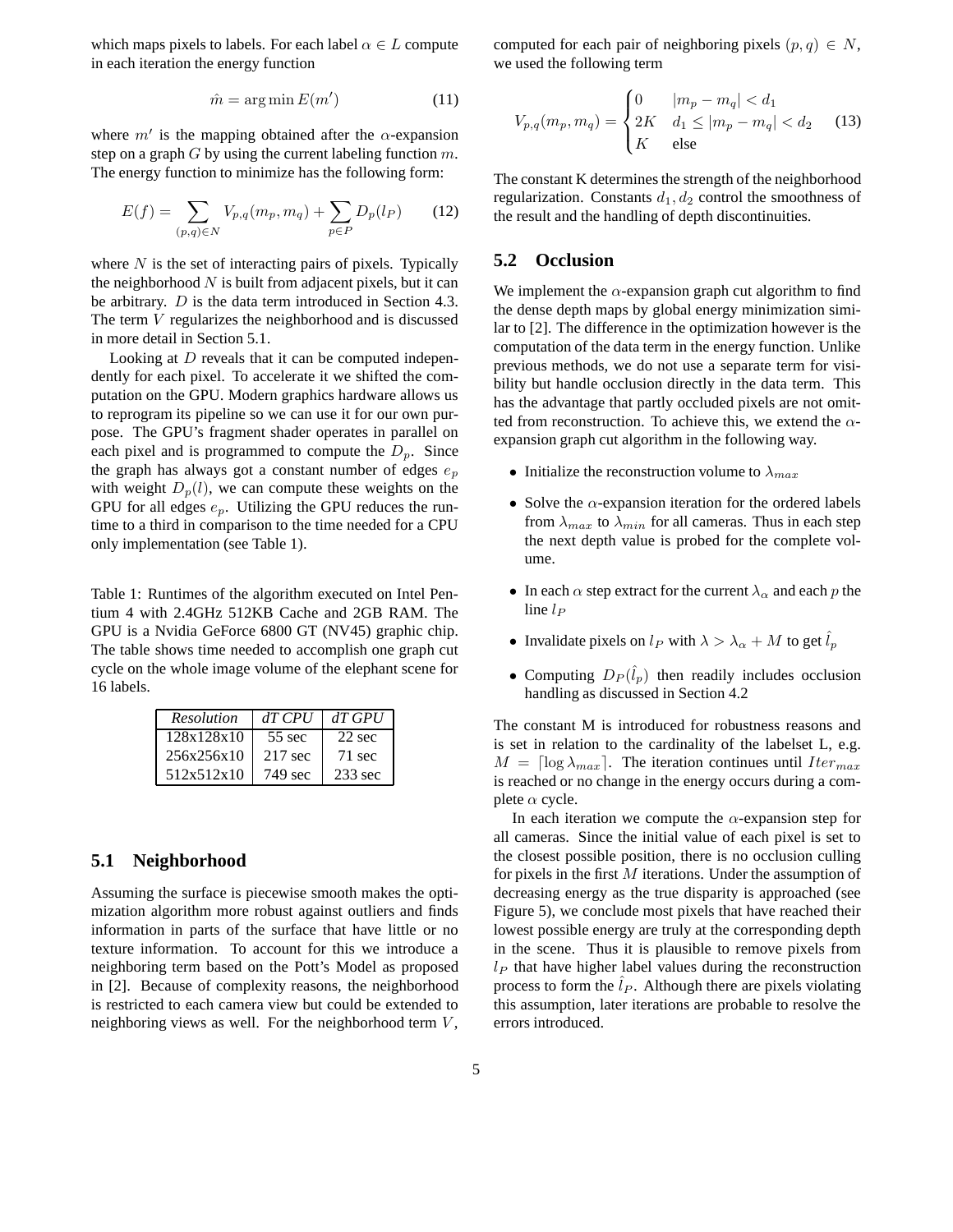

Figure 5: The plot shows the mean energy distribution for the pixels of the elephant scene that have their minimum at disparity  $\lambda = 29$ .

For the examples presented in this work, we found that this assumption is strong enough to reconstruct objects with occlusion in the proposed way. The validity of the assumption about the energy functions is further underlined by the observed decreasing number of labels changed in each iteration. All examples needed no more than three cycles to find the global energy minimum.

## **6 Results**

Our test set consists of synthetic objects raytraced with POVRay [21] and ground truth. The scenes are illuminated with multiple light sources to simulate a complex lighting setup. No information about the lighting setup was incorporated in the reconstruction results. We applied three representative non-lambertian materials to the objects to compare performance to the well-known graph cut algorithm introduced in [3]. The materials include plastic, chrome and an anisotropically reflecting brushed metal. Results were computed on image sizes of  $512 \times 512$  from 10 views. The cameras were equally spaced on the same baseline perpendicular to the viewing direction.

Figure 6 shows the elephant model rendered with a chrome material. We used 16 labels for the depth reconstruction. The results obtained with our novel approach give improved results over the standard color constancy assumption. Most of the artifacts found with the constant color energy term have vanished. Other result on reconstructing shiny surfaces like the plastic Happy Buddha model [4] are shown in Figure 1 and the Dragon model with a anisotropically reflecting brushed metal surface in Figure 7. For the Buddha model we used 16 and for the dragon model 32 labels for reconstruction. Again the results improve considerably if our proposed smoothness assumption defined on lines in the epipolar volume is used for the reconstruction.

## **7 Discussion and Future Work**

The main contribution of this work is the integration of prior knowledge about the surface reflection properties in the reconstruction process. We showed how to enhance the existing graph cut reconstruction method using Epipolar Volumes to perform multi view reconstruction utilizing this information. Improved reconstruction results in comparison to standard color constancy methods have been obtained for shiny surfaces. The proposed method is also fit to handle more complex scenes when more information, e.g. the environment map, the BRDF or the lighting setup is known. Using both CPU and GPU in the implementation of our algorithm results in accelerated reconstruction runtimes. In comparison to a CPU only implementation we achieve a speedup factor of three. Since we use graph cuts to optimize the energy function we have to discretize the depth. Thus the quality of the reconstructed volume depends on a sufficient discretization of the result space.

In future work, we like to explore more ways to incorporate prior knowledge like the light setup or the environment map. First tests to reconstruct perfect mirroring surfaces have already shown promising results. For this reconstruction problem, the normals of the surface must also be estimated which causes problems when using discrete optimization methods. Future research on other continuous optimization methods to solve this problem are an interesting application of the proposed framework.

## **References**

- [1] F. E. Nicodemu, J. C. Richmond, J. J. Hsia, I. W. Ginsber, and T. Limperis, *Geometrical Considerations and Nomenclature for Reflectance*, U. S. Dept. of Commerce, 1977.
- [2] O. Veksler Y. Boykov and R. Zabih, "Fast Approximate Energy Minimization via Graph Cuts," in *IEEE Transactions on pattern analysis and machine intelligence*, 2001, pp. 1222– 1239.
- [3] V. Kolmogorov and R. Zabih, "Multi-camera Scene Reconstruction via Graph Cuts," in *European Conference on Computer Vision(ECCV)*, 2002, pp. 82–96.
- [4] "The Stanford 3D Scanning Repository," http://graphics.stanford.edu/data/3Dscanrep.
- [5] B. Goldluecke and M. Magnor, "Joint 3D-Reconstruction and Background Separation in Multiple Views using Graph Cuts," in *IEEE Computer Society Conference on Computer Vision and Pattern Recognition (CVPR)*, 2003, pp. 683–694.
- [6] L. Wang J. Davis, R. Yang, "BRDF Invariant Stereo using Light Transport Consistancy," in *International Conference on Computer Vision(ICCV)*, 2005, pp. 436–443.
- [7] D. Bhat and S Nayar, "Stereo in the Presence of Specular Reflection," in *IEEE Computer Society Conference on Computer Vision and Pattern Recognition (CVPR)*, 1995, pp. 1086–1092.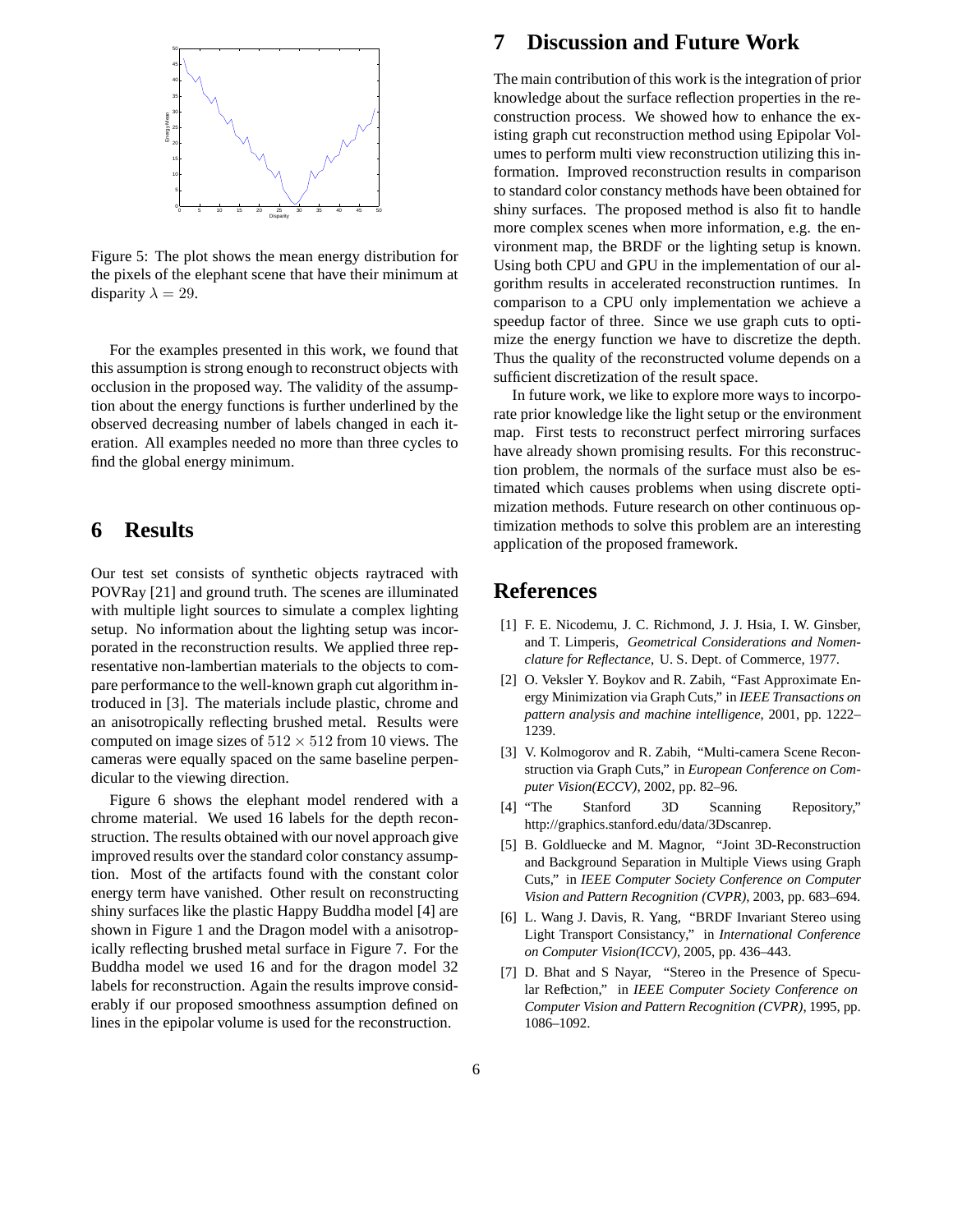



Figure 6: Results of the elephant model seen from camera 5. 10 different views are used for reconstruction. We applied a chrome material to the object. The second image shows the reconstructed depth map found with our method. For comparison the next image shows the results obtained with the color constancy energy term. The last image shows the differences of our results compared to ground truth measured in percentage of the label depth range. The error increases with the depth since resolution decreases with increasing depth.

Figure 7: Results of the Dragon Model [4] with an anisotropically reflecting brushed metal material applied as seen from camera 5. 10 different views are used for reconstruction. The second image shows the depth map reconstructed with our proposed algorithm. The third image shows the results obtained using the color constancy energy term. Large errors due to the violation of the color constancy assumption are found. The last image shows the difference between our results and ground truth measured in  $7$  percentage of the label depth range.